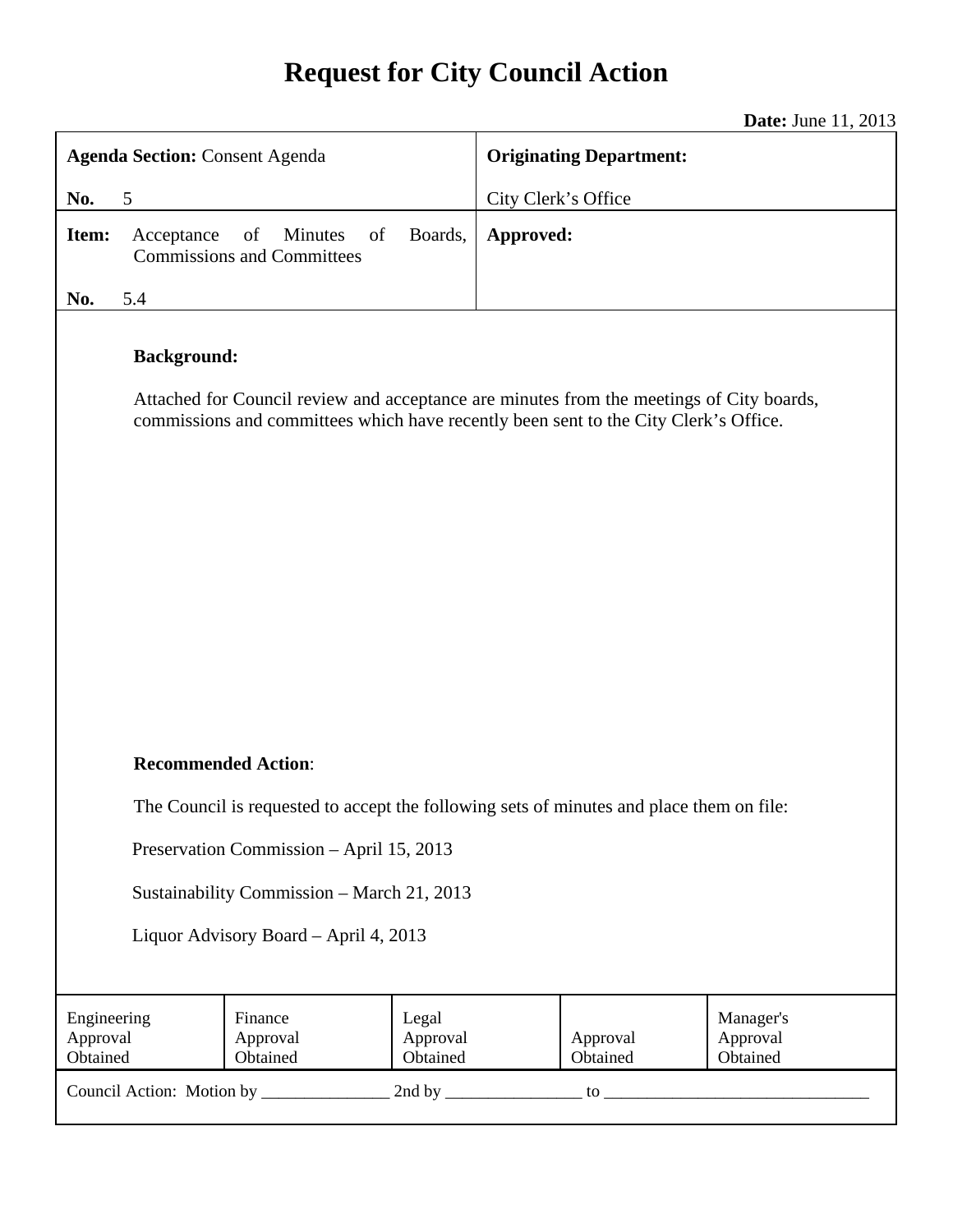# **MINUTES**

# **City of Carbondale Preservation Commission Monday, April 15, 2013 City Hall/Civic Center – 7:00 p.m***.*

1. **Roll Call:** Vice Chair Sigler called the meeting to order at 7:00 p.m.

**Members Present:** Benedict, Clark, Comparato, Doherty, Ittner, Sigler, VanAwken (7:25)

**Members Absent:** Booker, Parkinson

**Staff Present:** Price

**Guests:** CCHS students McCarron, Anders, and Anderson, and Mr. Herb Russell

2. **Approval of Minutes:** Mr. Comparato moved, seconded by Mr. Clark, to approve the minutes of March 18, 2013.

# 3. **Communications and Reports:**

**A.** Educational and Technical Committee

Ms. Ittner introduced Mr. Russell, and reviewed her written report.

**B.** Nomination and Hardship Committee

No Report

**C.** Work Plan Committee

Mr. Sigler stated that the committee had met since the last meeting, and that some changes had been made. He reviewed the edits with the commissioners and asked them to review the entire work plan for adoption at the next meeting.

There was discussion regarding the necessity of a longer meeting next month to review and adopt the work plan.

Ms. Ittner moved, seconded by Mr. Clark, to begin the May meeting at 6 p.m. The motion was approved by a unanimous voice vote.

**D.** Nomination Committee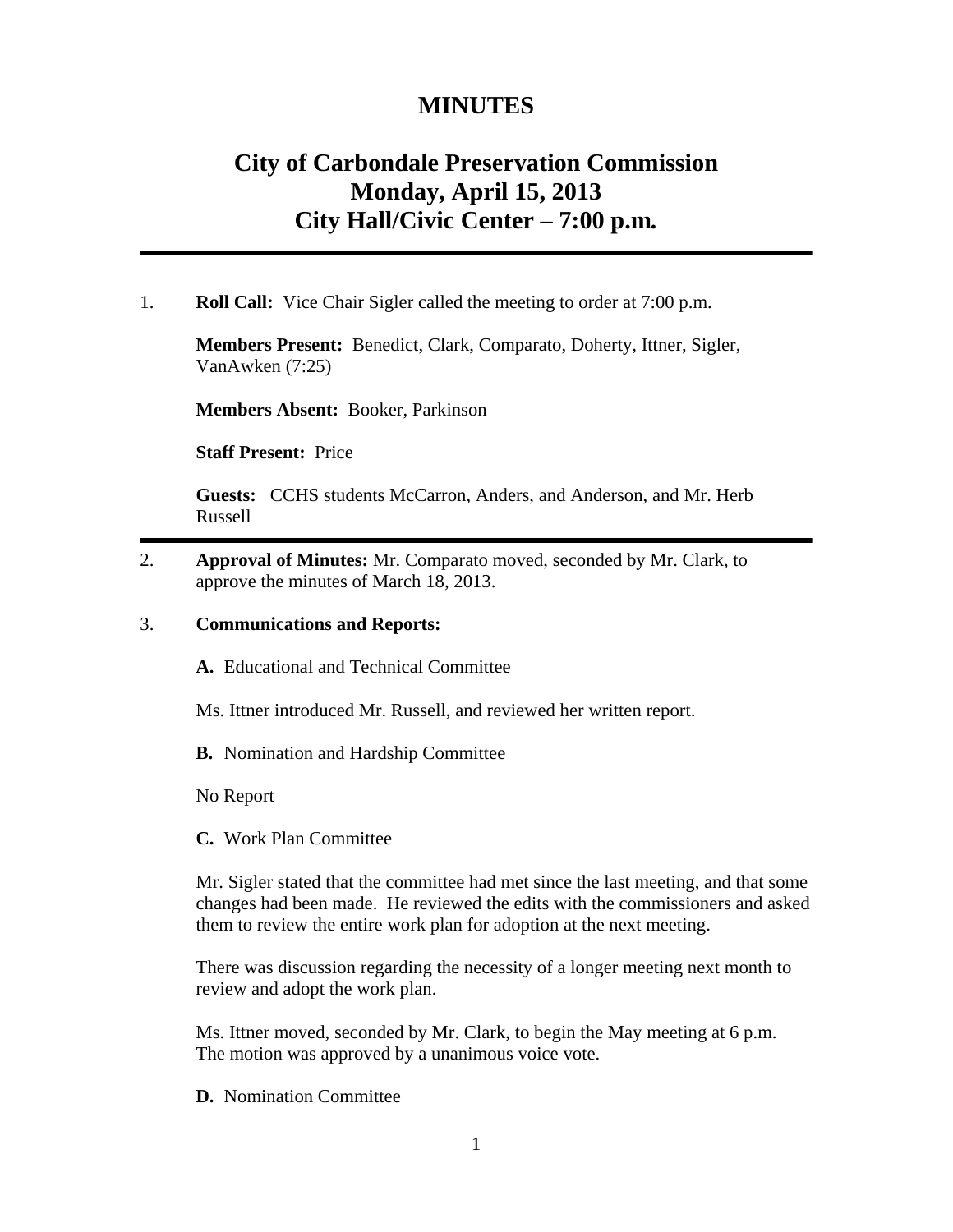There was discussion regarding the preservation award to be presented at the City Council meeting on May  $21<sup>st</sup>$ , 2013.

### 4. **Old Business:**

**A.** Member Resumes to be Completed

Mr. Price stated that he would email the standard resume form to Commissioners.

### 5. **New Business:**

**A.** Officer Elections

Mr. Sigler handed the meeting over to Ms. Ittner and left the room. She presented the slate on behalf of the committee. Mr. Comparato moved, seconded by Mr. VanAwken, to nominate Mr. Parkinson as Chair, and Mr. Sigler as Vice Chair, as proposed.

The officer elections, as moved, were passed by a unanimous voice vote.

**B.** Trip to Planning Services Office Preservation Files

Tabled for next meeting.

**C.** Preservation Commission Objectives for the Future

Mr. Sigler stated that signage should be an eminent goal, ready to be put into the work plan by the next meeting.

There was discussion regarding placing a survey into the Communique and possibly the Carbondale Times.

**D.** Discussion on Plaques

Ms. Ittner stated that Mr. Russell succeeded in having an historic plaque in the City's Town Square, and that his experience could be helpful to the Commission.

Mr. Russell spoke about his credentials and interests in southern Illinois, as well as the wording and possible funding sources for the plaque.

# 6. **Comments by the Public, Commission Members and Staff:**

Mr. Sigler stated that he appreciated Mayor Fritzler visiting the meeting this evening and hoped that he would do so again.

# 7. **Adjournment:**

Mr. Sigler adjourned the meeting at 8:23 p.m.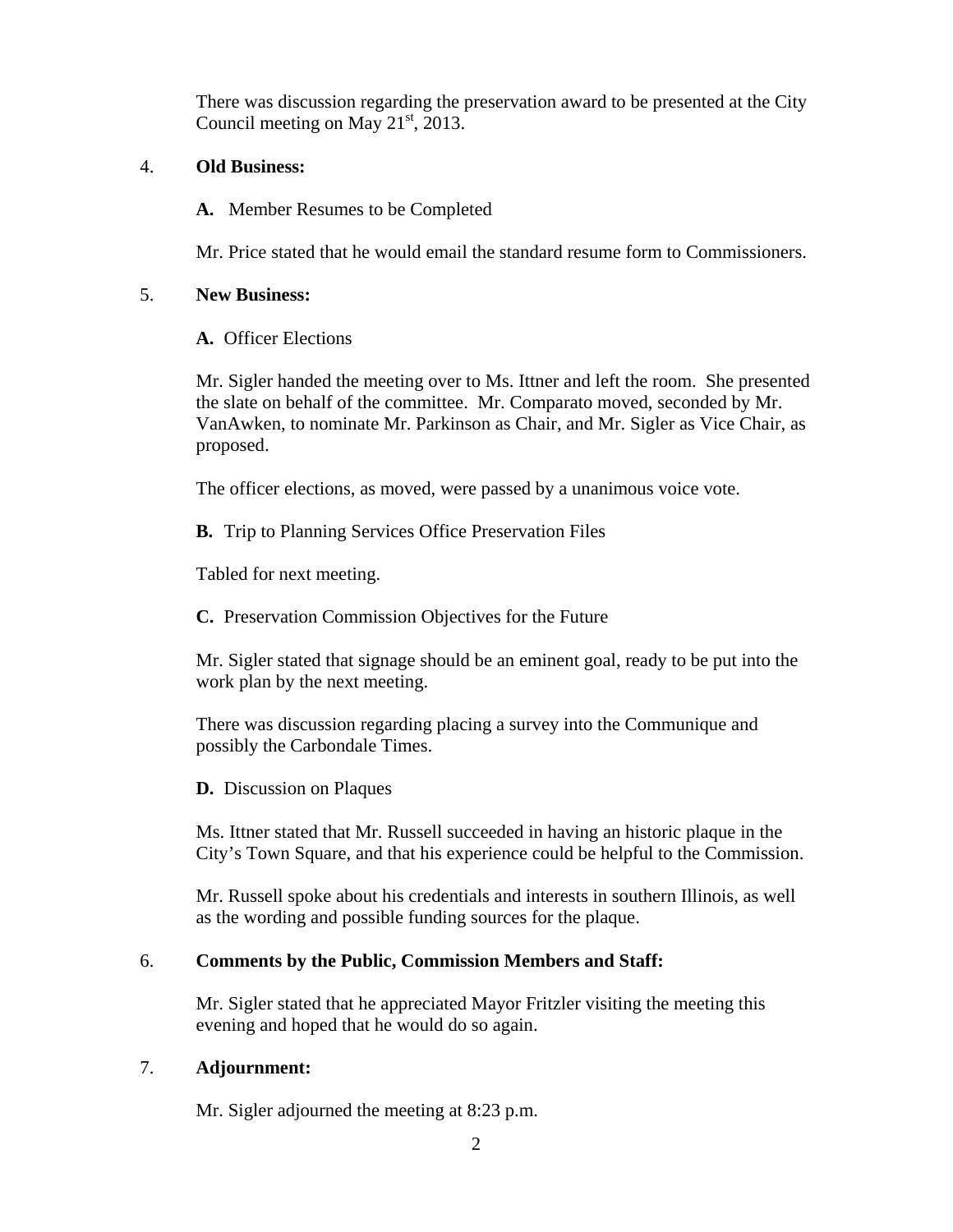# **MINUTES City of Carbondale Sustainability Commission Thursday, March 21, 2013 City Hall / Civic Center – 6:00 p.m***.*

| <b>Roll Call:</b>       | Mr. Wodika called the meeting to order at 6:06 p.m.                              |  |
|-------------------------|----------------------------------------------------------------------------------|--|
| <b>Members Present:</b> | Mr. Wodika, Ms. Romaine - Wagner, Mr. Bobell, Mr. Beck, Mr. Kunath,<br>Mr. Monty |  |
| <b>Members Absent:</b>  | Mr. Stewardson, Ms. Trotter, Mr. Thorne, Mr. Beck                                |  |
| <b>Staff Present:</b>   | Loren Polley                                                                     |  |
| <b>Others Present:</b>  | Two CCHS students, two residents                                                 |  |

**Minutes**: Motion by Ms. Romaine-Wagner, Second by Mr. Wodika, all in favor, or approval of January 17, 2013, minutes

### 2. **Communications:**

Review of the February, 2013 Status Report of the Former Koppers Wood-Treating Site. Contact is made and no date for visit has been established yet.

#### 3. **Old Business:**

**Energy Committee –** Energy Aggregation has been the focus of the committee. 100 + renewable energy credits passed. Possibly send city a "Thank You" for energy aggregation.

**Bike Path /Green Space Committee** This year the first phase begins. Need more grants for bike paths. Need more promotions for the more bike paths. Need safe paths around town. Need a good and solid comprehensive plan. Need more input on where to properly place bike lanes or paths. It was also discussed of how to possibly make vacant lots within the city as potential "green" spaces. We need to define the actual definition of what is considered "potential green space". Mr. Kunuth suggested that members send definitions to his email and the subcommittee will decide which definitions best fit for a "green" space. Ms. Romaine-Wagner and Mr. Kunath will meet with Mr. Baity to suggest a Sustainability Commission page on the City of Carbondale website. It was mentioned to split Bike Path/ Green Space Committee. Need to know what the commission wants the split committee to become. Tree Committee may be merged as a part of this subcommittee.

**Recycling Committee –** Discussions continue on options for apartments to recycle. The committee would like to see stricter volume limits on trash as a way to encourage more recycling. Discussions continue on community based and commercial composting possibilities. The Governor vetoed the bill on plastic bags. Send emails to the Chamber of Commerce as well as Carbondale Main Street for any thoughts on how Styrofoam can be used less and hopefully banned all together. Styrofoam ban needs to be a top priority. A Styrofoam representative would like to come and explain how Styrofoam is a "good thing". Need to figure out where in the City Code to input a possible Styrofoam clause.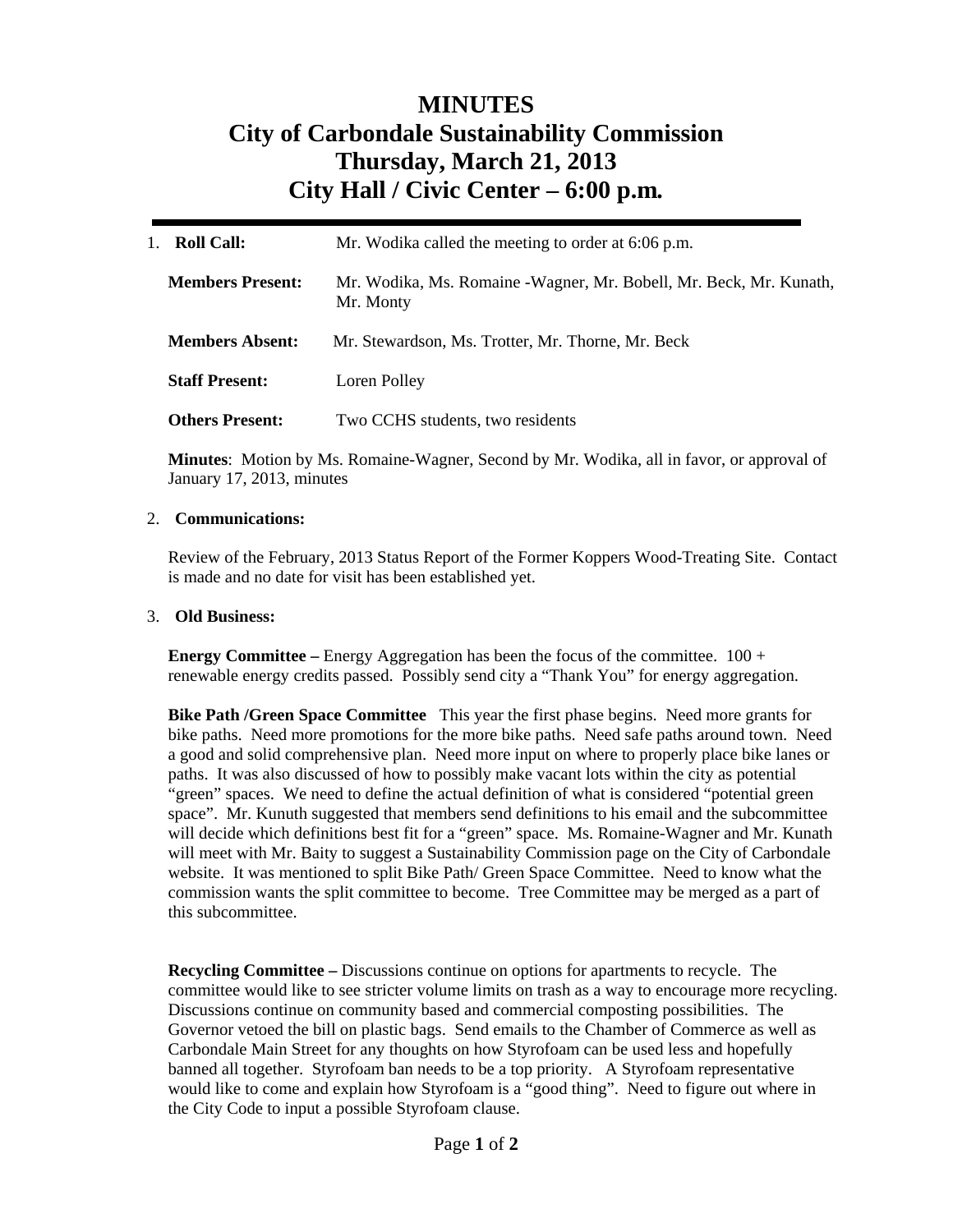- 4. **New Business:** Subcommittee meetings are moved to the first Thursday of the month. Possibly send notices to members that do not regularly attend meetings. Mr. Wodika would like to step down as the Chair of the Sustainability Commission. Need quorum to make this possible.
- 5. **Adjournment:** With no further business to be conducted Mr. Wodika adjourned the meeting at 7:00 PM.
- 6. Respectively submitted by Loren K. Polley, City of Carbondale Staff Liaison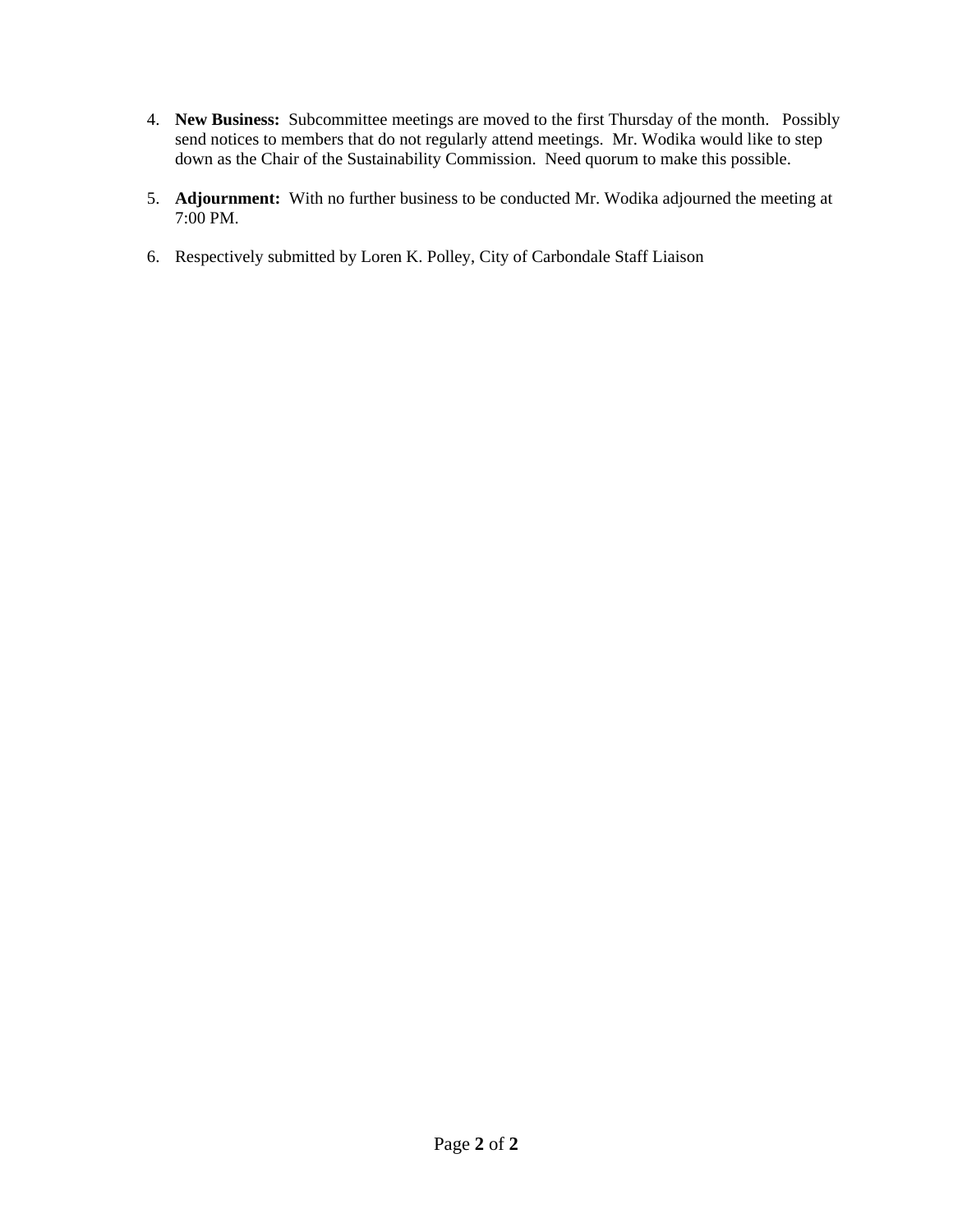

The City of Carbondale's Liquor Advisory Board held a meeting on Thursday, April 4, 2013, in Room 103 of the Carbondale Civic Center, 200 South Illinois Avenue. Chairman Robinson called the meeting to order at 5:30 p.m. with the following-named members of the Board present/absent:

### **1. Roll Call**

Present: John Mills, Dave Loftus, Lori Allen, Tasis Karayiannis, and Mark Robinson (Steve Payne entered at 5:31 p.m.)

Absent: Erin Fogarty and Joyce Webb

A quorum was available to take action on the agenda items. City Staff present for the meeting included City Clerk Jennifer Sorrell and Fire Inspector Tom Manis.

### **2. Approval of Minutes**

D. Loftus moved, J. Mills seconded, to approve the minutes from March 7, 2013. VOTE: All voted aye, motion declared carried.

### **3. Consideration of an Application for a Class D1 Liquor License for Pine Manor, LLC at 26 Pine Lake Drive**

 Wesley and Dewey Gibson were present to answer questions from the Board. M. Robinson asked the applicant how the neighbors felt about the facility. Wes Gibson noted that he owned the majority of the properties in the area, and that Ken Marquard, the association president, has supported the endeavor. M. Robinson noted that the primary concern would be in the event that a fraternity or sorority or a similar group wished to have a large party at the location. Mr. Gibson indicated that through his assistant manager, they have a filtering system to prevent such gatherings. He remarked that at this time the business has been geared towards graduation, parents' weekend, and weddings. J. Mills noted that the Carbondale Community High School Foundation held a function there in the past. He asked if the neighbors were aware of the intent to serve alcohol at the bed and breakfast. Mr. Gibson stated that he had not gone door-to-door, but those neighbors with whom he had an association were aware. J. Mills asked if his intent was to serve alcohol only to his customers and Mr. Gibson indicated that the intent was to allow guests to purchase a bottle of wine and not to function as a bar. Mr. Gibson stated that notices were given to neighbors when large events would occur and that the events would end by eleven o'clock. He remarked that there was a wine bar, pub bar, and an outdoor pool bar where they wished to be able to sell drinks. M. Robinson asked about parking availability and Mr. Gibson indicated that they own 126 acres and various vacant lots for parking purposes and that in the event of inclement weather their guests have been bussed between the old Kroger parking lot and the establishment. M. Robinson explained to the applicant what they could expect from any possible detractors at the Liquor Commission meeting. Mr. Gibson responded that their focus was to be the overflow for the university's special events, to be a high end wedding venue, and to be the nicest bed and breakfast in southern Illinois, if possible. J. Mills moved, L. Allen seconded, to approve the issuance of a Class D1 liquor license pending receipt of outstanding items. VOTE: All voted aye, motion declared carried. J. Mills suggested to the applicant that he might want to provide further information about the neighbors to the Liquor Commission. Mr. Gibson indicated that he would ask Mr. Marquard to attend the meeting.